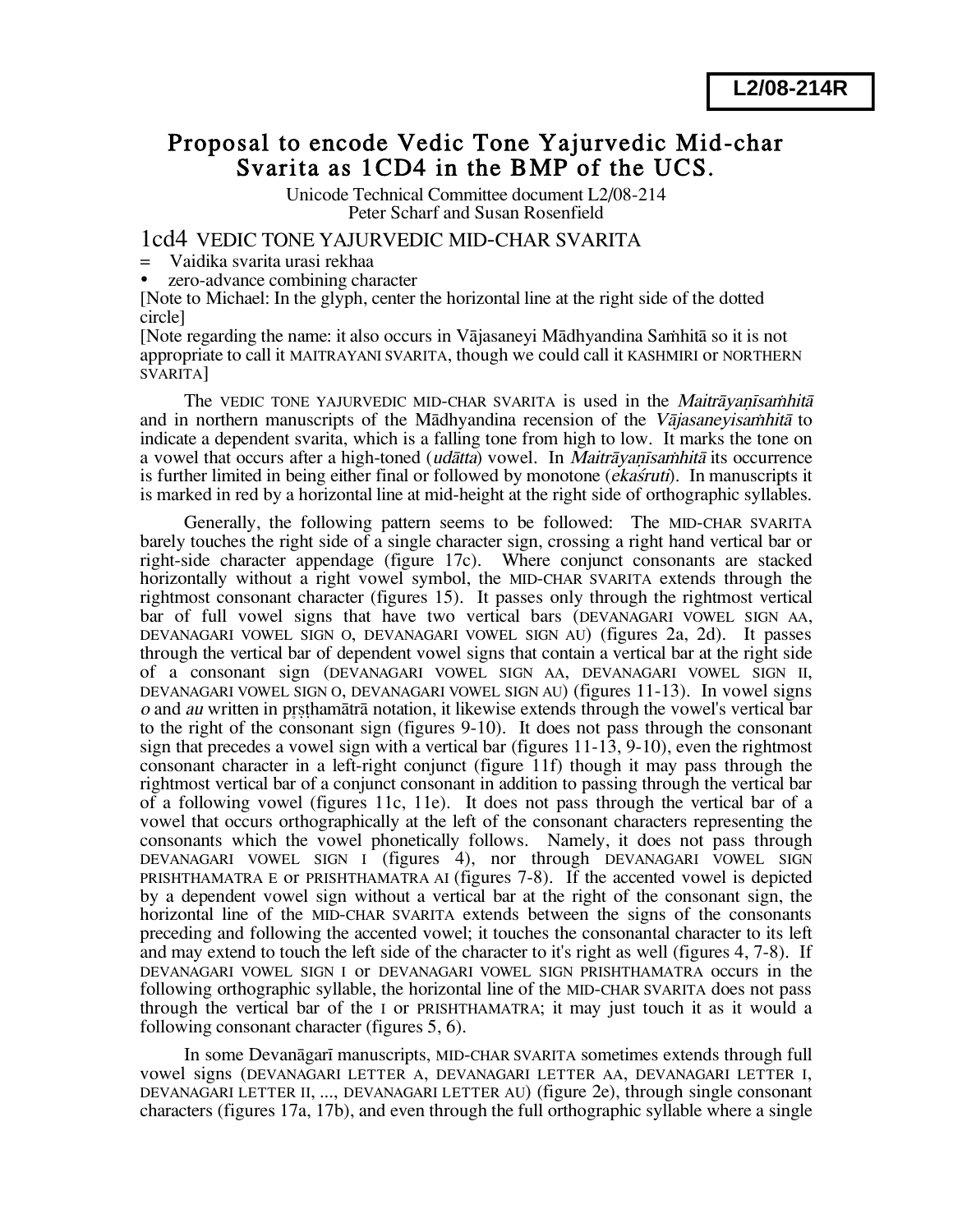consonant character is followed by a dependent vowel sign that contains a vertical bar (DEVANAGARI VOWEL SIGN AA, DEVANAGARI VOWEL SIGN II, DEVANAGARI VOWEL SIGN O, DEVANAGARI VOWEL SIGN AU) (figures 18). However, the MID-CHAR SVARITA does not extend through full orthographic syllables where the vowel diacritic appears to the left of the consonant sign (DEVANAGARI VOWEL SIGN I or PRISHTHAMATRA) (figures 7-9), or in leftright conjuncts. Generally, the horizontal line (MID-CHAR SVARITA) falls over the rightmost portion of the orthographic syllable, regardless of conjuncting or the appearance or absence of vowel signs with vertical bars, and extends into the space between the orthographic syllable it accents and the next.

The MID-CHAR SVARITA extends over the left side of a following candra of a spacing candrabindu (figures 16). It may also extend between the two dots of a following visarga; just between the two dots at the right of a character (figure 3c), or across the single consonant character and between the dots of the following visarga (figure 3g). In neither case is the MID-CHAR SVARITA to be understood as a diacritic on the anusvara or visarga; the accent belongs to the preceding vowel and the character is positioned to the right of the preceding graphic character, not to the right of the visarga or candrabindu.

The horizontal line does get placed lower to avoid colliding with the dot at two thirds height in the DEVANAGARI LETTER NGA (velar nasal  $\vec{n}$ ), and perhaps is raised to avoid passing through one third height and mid-height horizontal lines in preceding or following consonant signs, but vertical placement does not appear to be essential since the character appears in red in manuscripts and is easily distinguished from the accented characters.

The character here proposed is equivalent to the character proposed by R. K. Joshi and Alka Irani et al in L2/08-042 as character 1CF0 in the table of Vaidika Extensions A on p.9, and named VAIDIKA SVARITA URASI REKHAA on p. 11. An example is shown in L2/08-  $043$ , p. 33. It was held back from approval by the UTC script subcommittee pending study of its interaction with surrounding characters, which has now been completed and described above. It is shown in Eric Muller's "South Asia Subcommittee: Encoding of Vedic" in the second table in section 3.6 at the following URL:

http://www.unicode.org/~emuller/southasia/vedic/#yajurvedic-general

# Remarks regarding additional characters and the relation of this to<br>the visarga svarita

There appears to be a difference between the MID-CHAR SVARITA that extends between the dots of a visarga, and the SVARITA VISARGA. The former is properly a diacritic on the preceding consonant or vowel character, not on the visarga which does not bear any accent in the manuscripts examined. The latter is a diacritic on the visarga and occurs in many manuscripts and texts where the MID-CHAR SVARITA otherwise does not appear.

Witzel's Vājasaneyi manuscript contains several instances of two horizontal lines stacked vertically, one extending to or even through each dot of a visarga (figures 3a, 3b, 3e). It is not clear whether this indicates a distinct tonal contour (drop to a following low tone for instance), is synonymous with a single line between visarga dots (3c, 3d), or indicates that one of the lines marks the echoed vowel on the visarga and hence serves the purpose of the SVARITA VISARGA. The latter is to be doubted, however, since the mark seems to precede rather than follow the visarga.

Witzel's Vājasaneyi manuscript contains a circle with a dot in the middle to indicate long anusvāra versus a spacing candrabindu to indicate short anusvāra (folio 23a, line 3, 23b, lines 1, 4, etc.).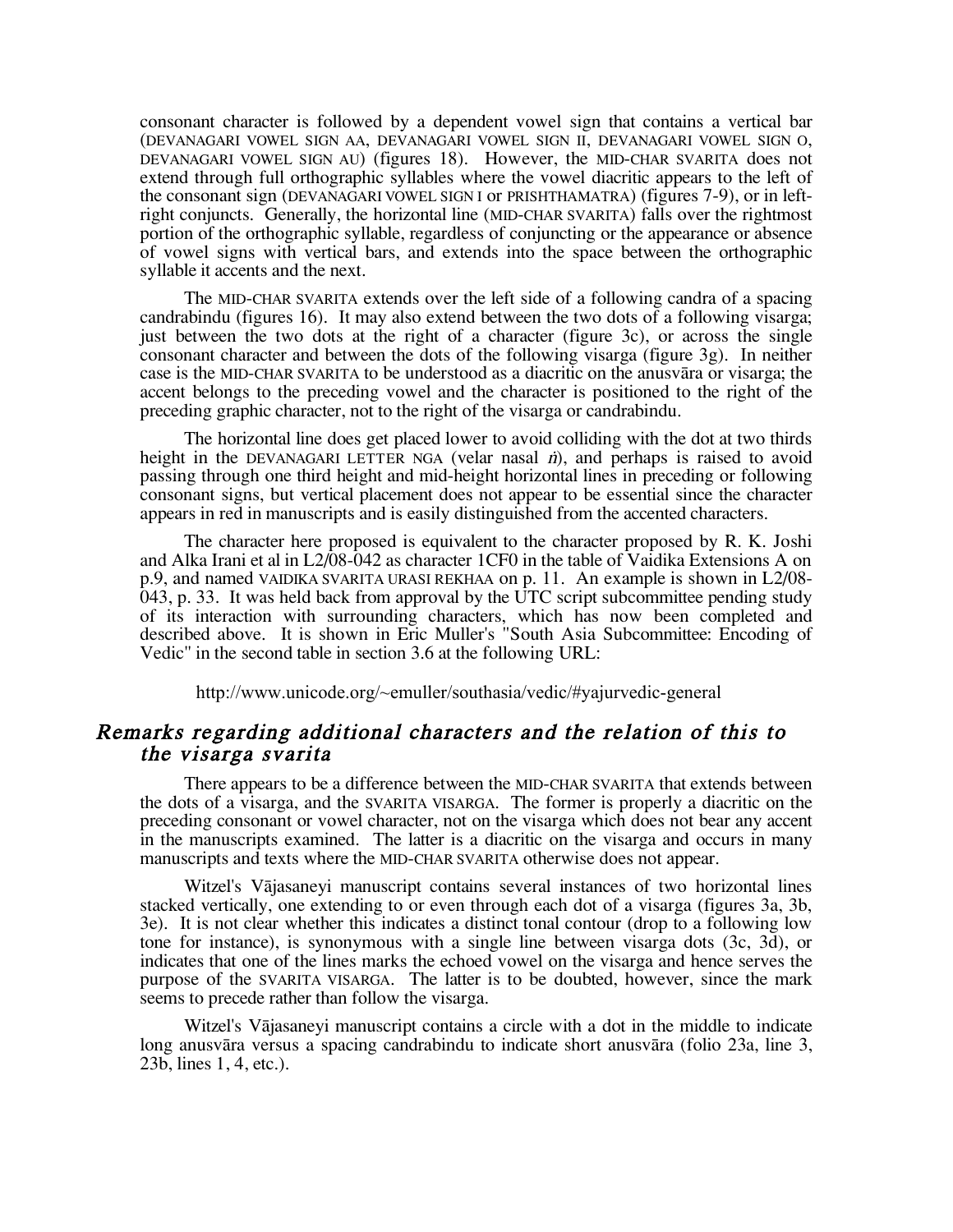#### Printed editions

In Satavalekar's edition of the *Maitrāyanīsamhitā*, he utilizes the accent marks common to the *Vājasaneyisamhitā* rather than the accents native to his manuscripts. However, he includes one short passage in his introduction, Maitrāyanī-samhitāyā mudranartham svaritacihnani "The svarita marks for the purpose of printing the Maitrāyanīsamhitā" (figure 19a). The same passage is cited by Cardona (1997: lii) (figure 19b). Both utilize a simple horizontal bar or strike-through character that appears more horizontally centered on the character rather than at its right as found in the manuscripts.

#### Figures

The references to the right of the figures refer to the files linked from the page http://sanskritlibrary.org/VedicUnicode/MidCharSvaritaPage.html<br>For transcriptions of the figures in Devanagari using Mihail Bayaryn's Chandas font, please see "Devanagari examples of Vedic tone Yajurvedic Mid-char Svarita: A supplement to L2/08-214 'Proposal to encode Vedic Tone Yajurvedic Mid-char Svarita as 1CD4 in the BMP of the UCS,'" located at http://sanskritlibrary.org/VedicUnicode/MidCharSvarita/MidCharSvaritaDevanagari.pdf

# 1. Svarita with following full vowel sign

- a) námà uktim (VSNepalWitzelf23aCircled.png, line 5, circle 3)
- b) vidísâ uddísô (VSNepalWitzelf26bCircled.png, line 1, circle 1)

#### 2. Full vowel sign with svarita, as in phrase-initial agni

- a) *lloká àranyás tè* (VSNepalWitzelf25aCircled.png, line 1, circle 1)<br>b) *aindrá ùdānó* (VSNepalWitzelf26bCircled.png, line 1, circle 2)
- b) aindrá údānó (VSNepalWitzelf26bCircled.png, line 1, circle 2)
- c) *àcucyavur* (MSOxfordWitzelf43Circled.png, line 6, circle 3)<br>d) *àdityáh* (ZDMG33FacsimileCircled.png, line 3, circle 1)
- adityáh (ZDMG33FacsimileCircled.png, line 3, circle 1)<br>stená isata (MSBORI18a\_1879f1v2rCircled.png, 1v, line 5
- e) stená  $\hat{i}$ sáta (MSBORI18a\_1879f1v2rCircled.png, 1v, line 5, rightmost circle)

# 3. Svarita  $k$ (vowel) $h$

- a) mrdhàh (VSNepalWitzelf23aCircled.png, line 5, circle 5)
- b) visvátàh (VSNepalWitzelf22bCircled.png, line 2, circle 1)
- c)  $ay\acute{a}s\acute{a}h$  (VSNepalWitzelf24bCircled.png, line 2, circle 3)
- d) vísnòh (VSNepalWitzelf24bCircled.png, line 3, circle 1)
- e) *jyótìh* (VSNepalWitzelf26bCircled.png, line 4, circle 4)
- f) devébhyàh (MSOxfordWitzelf28Circled.png, line 11, circle 2)
- g)  $\frac{dev\acute{o}}{v\acute{a}}h\$  sa-  $(MSBORI18a_1879-80f2v3rCircle, png, line 2, right side)$

# 4. Svarita ki

- a) váhnir asi (VSNepalWitzelf22bCircled.png, line 3, circle 2)
- b) bhūyisthān (VSNepalWitzelf23aCircled.png, line 5, circle 2)

# 5. i following the svarita syllable

- a) sammrådàsi (VSNepalWitzelf22bCircled.png, line 4, circle 2)
- b) cchadíràsi (VSNepalWitzelf22bCircled.png, line 1, circle 6)

# 6. Svarita vowel followed by a prsthamātrā

- a) úpà deva $\overline{a}$ n (VSNepalWitzelf25aCircled.png, line 1, circle 3)
- b) vágàsyaindrám (VSNepalWitzelf23aCircled.png, line 1, circle 2)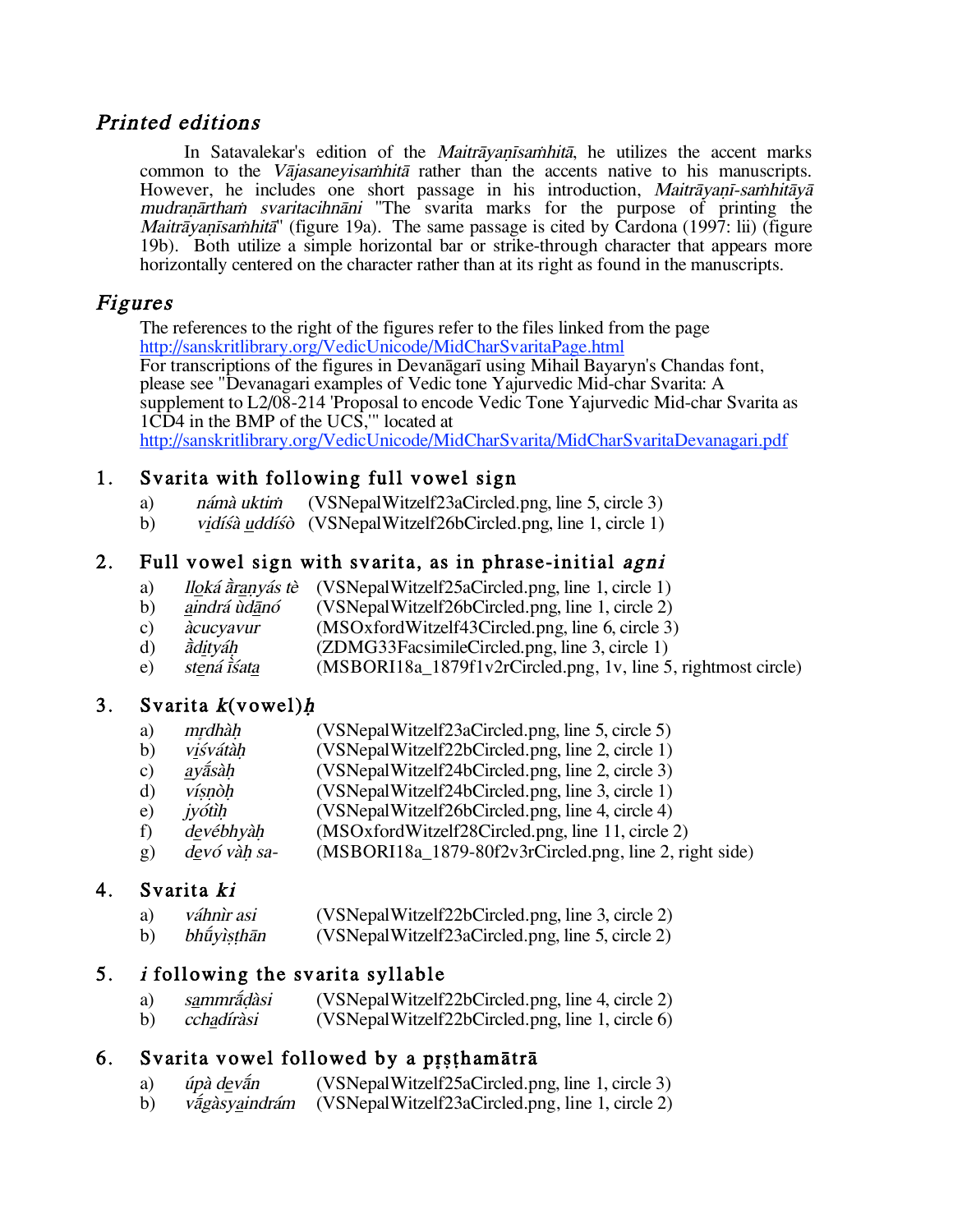- $\mathbf{c}$ ) sámrddhyai páyàsi (ZDMG33MSFacsimileCircled.png, line 3, circle 2)
- dvésòbhyo (VSNepalWitzelf23aCircled.png, line 3, circle 4) d)
- $e)$ ádhitau (MSOxfordWitzelf43Circled.png, line 7, circle 2)

#### 7. Svarita prsthamātrā ke

- ágnè vvratapās (VSNepalWitzelf23bCircled.png, line 3, circle 1) a)
- (VSNepalWitzelf23aCircled.png, line 3, circle 2) b) víśvèsān
- pūsā́ tè (MSBORI18a 1879-80f1v2rCircled.png, 2r, line 3, circle 2)  $\mathbf{c}$ )
- $(MSBORI18a 1879-80f1v2rCircle, png, 2r, line 4, circle 1)$ d) tè mūrdhna
- préksè (MSBORI18a\_1879-80f2v3rCircled.png, 2v, line 7, 2nd to last  $e)$ 
	- circle)

#### 8. Svarita prsthamātrā kai

- sváhágním valávánarán (VSNepalWitzelf26bCircled.png, line 4, circle 1) a)
- $b)$ tanū́s távainam (MSOxfordWitzelf28Circled.png, line 10, circle 1)
- (MSBORI18a\_1879-80f2v3rCircled.png, 2v, line 9, circle 4)  $c)$ nnírvàpāmvamúsmaì

#### 9. Svarita prsthamātrā ko

- $a)$ nábhò si (VSNepalWitzelf22bCircled.png, line 5, circle 1)
- $\mathbf{b}$ tvam sòma (VSNepalWitzelf23aCircled.png, line 3, circle 3)
- apámperúrasyápò (VSNepalWitzelf25aCircled.png, right, line4, uncircled 7th syllable c) after the new yajus, left of circle 2)

# 10. Svarita prsthamātrā kau

vathāyathán nàu vvratapate (VSNepalWitzelf23bCircled.png, line 4, circle 1) a)

# 11. Svarita  $k\bar{a}$

- a) prajáva (VSNepalWitzelf22bCircled.png, line 1, circle 2)
- $b)$ pratákka (VSNepalWitzelf22bCircled.png, line 5, circle 2)
- $(MSBOR118a_1879-80f1v2rCircle, png, 1v, line 4, circle 1)$  $\mathbf{c}$ ) isé tvà
- $\mathbf{d}$ hastàbhyām (VSNepalWitzelf25aCircled.png, left, line 3, syllable 9)
- paśūmstrāyethām (VSNepalWitzelf25aCircled.png, line 5, circle 2) e)
- (VSNepalWitzelf25aCircled.png, left, line 3, syllable 5) f) bāhúbhyàm

# 12. Svarita kī

- a) várso vársiyasi (VSNepalWitzelf25bCircled.png, line 1, circle 2)
- dévir (VSNepalWitzelf25bCircled.png, line 2, circle 3) b)
- $\mathbf{c})$ vítitrsata (MSOxfordWitzelf31Circled.png, line 12, circle 1)

# 13. Svarita ko

- bhūyasam jústò (MSOxfordWitzelf31Circled.png, line 6, circle 1) a)
- ayán nò agnír (VSNepalWitzelf23aCircled.png, line 5, circle 4) b)

# 14. Svarita kau

No examples found.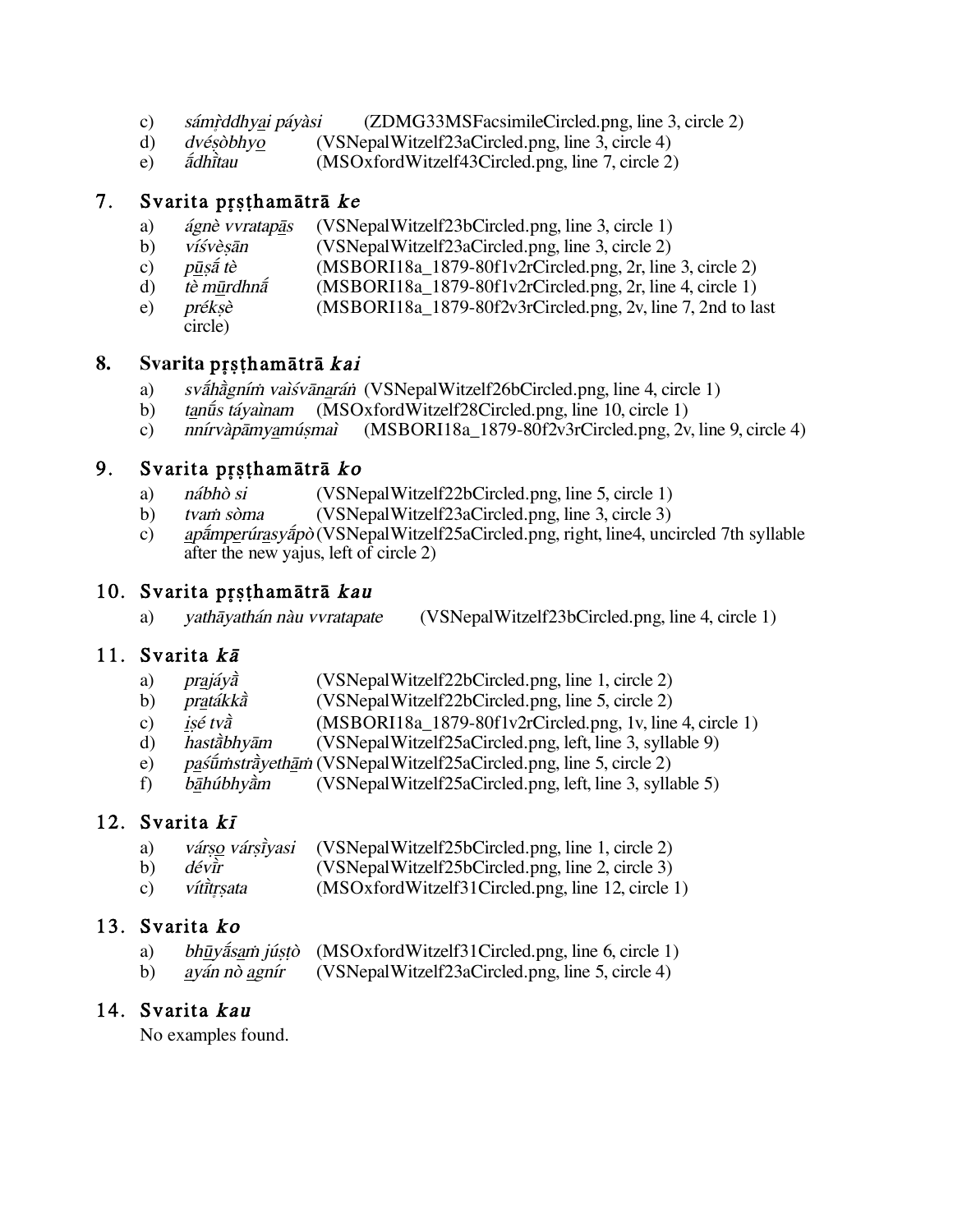#### 15. Svarita syllable with conjunct consonants stacked horizontally and no right vowel symbol.

- vavámpàri (VSNepalWitzelf25bCircled.png, line 3, circle 1) a)
- $b)$ prānám mè (VSNepalWitzelf27bCircled.png, line 5, circle 1)
- (MSOxfordWitzelf43Circled.png, line 1, circle 2) ādityébhyàs  $\mathbf{c}$ )

#### 16. Svarita syllable without a right vowel symbol but with following anusvāra:

- a) mấ hìṁsīh (MSOxfordWitzelf28Circled.png, line 5, circle 2)
- (MSOxfordWitzelf28Circled.png, line 6, circle 1) mā hìmsīś b)

#### 17. Svarita in single consonant sign.

- *má và stená išata* (MSBORI18a 1879-80f1v2rCircled.png, 1v, line 5, second to last a) circle)
- bahviryájàmānasya (MSBORI18a 1879-80f1v2rCircled.png, 1v, line 6, circle 3) b)
- $(MSBOR118a_1879-80f1v2rCircle, png, 1v, line 6, circle 2)$  $\mathbf{c}$ ) gópàtau svāta

#### 18. Svarita extending through orthographic syllable.

- víśvínòr  $(MSBORI18a 1879-80f2v3rCircle, png, 2v, line 8, circle 1)$ a) ['svínòr Sātavalekar]
- $(MSBORI18a 1879-80f2v3rCircle, png, 2v, line 7, circle 3)$ b) vātāva

#### 19. Editions

om isé tvà subhūtáyà vāyávà stha devó vàh savitá prárppàyatu śrésthàtamāya kármànā apyavadhvamaghnyā devébhyā índràya bhāgám má và stená isata mághásàmso dhruvá asmín gópàtau svāta vahnīrvájàmānasva pastīn pāhi ..1..

- a) MSSatvalekarMssSample.png
- b) Cardona1997.png

#### Acknowledgements

The authors are grateful to Michael Witzel for providing access to his private collection of Vedic manuscripts. This project was made possible by grants from the U.S. National Science Foundation, which funded the International Digital Sanskrit Library Integration Project (at Brown University, grant no. 0535207), and from the U.S. National Endowment for the Humanities, which funded the Universal Scripts Project (part of the Script Encoding Initiative at UC Berkeley). Any opinions, findings, and conclusions or recommendations expressed in this material are those of the authors and do not necessarily reflect the views of the National Science Foundation or the National Endowment for the Humanities.

# **Bibliography**

- Cardona, George. 1997. Panini: His Work and its Traditions. Vol 1, Background and Introduction. 2d. Delhi: Motilal Banarsidass.
- Joshi, R.K., Alka Irani, et al. 2008. "Proposal to encode 68 characters for Encoding of Vaidika Sanskrit Characters & Symbols in the BMP of UCS." Unicode Consortium Working Group Document L2/08-042, L2/08-043.
- Mīmāmsaka, Yudhisthira. Vikrama 2021 [1964]. Vaidika-vānmaya mem prayukta vividha svarānkana prakāra. Ajmer: Bhāratīya Prācyavidyā Pratisthāna.